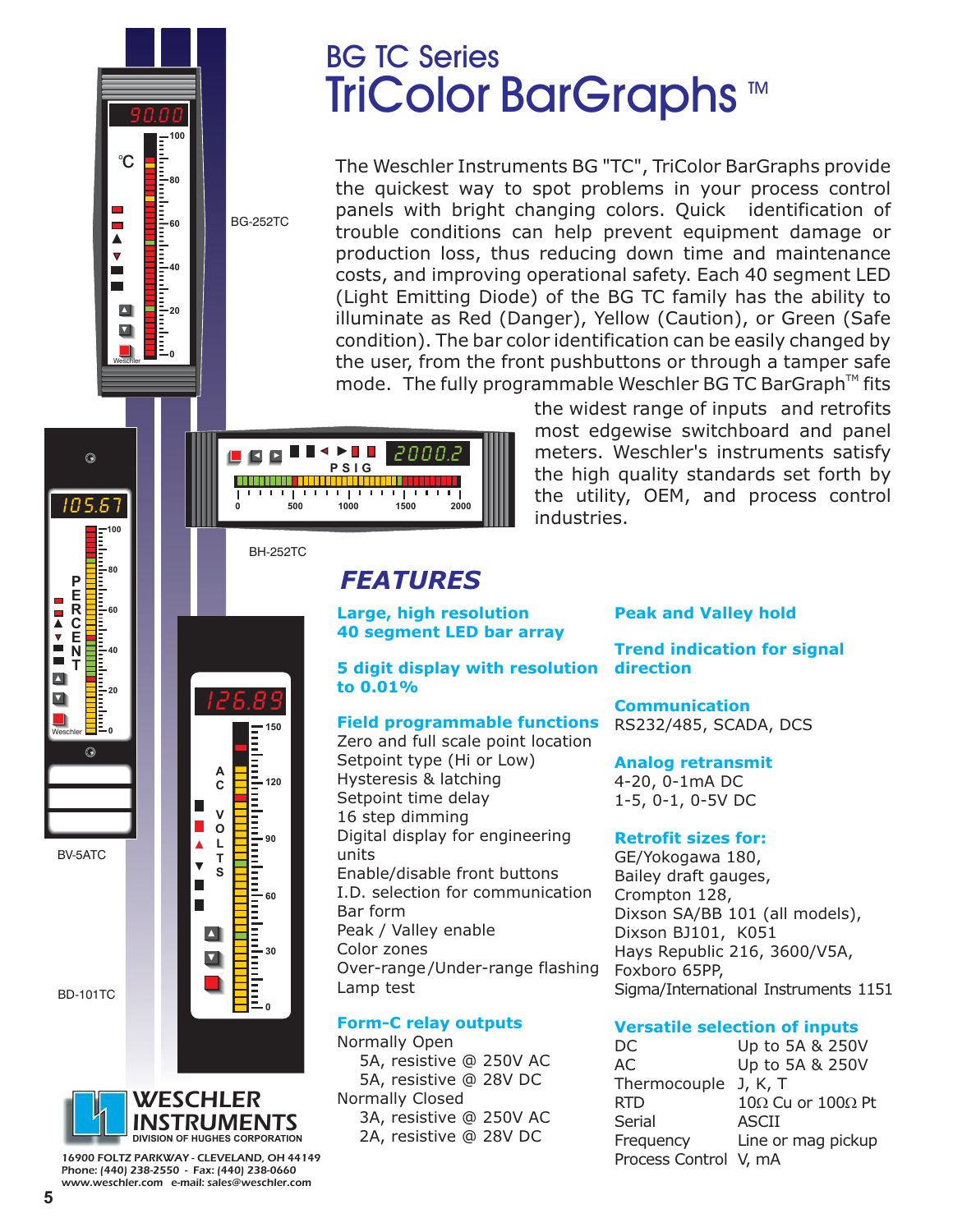### *SPECIFICATIONS*

#### **Bar Display**

40 segment LED 2.5% full scale resolution

**Height** BG252, BH252, BV5A 4" (10.12mm) BD101 10" (25.4mm)

#### **Digital Display**

5 digit LED -9999 to 99999<br>Resolution 0.01% full scale  $0.01\%$  full scale Linearity  $±1$  count

**Height** BG252, BH252, BV5A 0.3" (7.62mm) BD101 0.56" (14.2mm)

#### **Response Time**

| DC. | <600msec full scale |
|-----|---------------------|
| AC  | <800msec full scale |

#### **Temperature**

| Operation | $0^{\circ}$ to 50 $^{\circ}$ C, <95% RH |
|-----------|-----------------------------------------|
|           | (Non-condensing)                        |
| Storage   | $-40^\circ$ to 85 $^{\circ}$ C          |

#### **Input Isolation**

| AC. | Transformer isolated |
|-----|----------------------|
|     | (>50mA, 1V)          |
| DC. | Differential         |

#### **Setpoints**

Up to 4 SPDT relays with form C contacts available Hysteresis 0.00-10.00% FS or latching Time delay 0-10 sec.

#### **Sensor Power**

24V DC excitation power @ 90mA

#### **Retransmit Signals**

4-20mA DC 0-1mA DC 1-5V DC 0-5V DC

#### **Communication**

RS232 RS485 (2-wire)

#### **Power**

120/240V AC ±10% 50/60/400Hz (13VA) 12V DC  $\pm 10\%$  (8W)  $24V$  DC  $\pm 10\%$  (8W)  $28V$  DC  $\pm 10\%$  (8W) 48V DC ±10% (8W)  $250V$  DC  $\pm 10\%$  (8W) 110-250V DC (8W)/85-264V AC, 50-440 Hz (13VA)

#### **Input Impedance**

2Mohm @ >4V DC 30kohm @ 120V AC P.T. 0.1ohm @ 5A AC C.T. 250ohm @ 4-20mA DC 100ohm @ 10-50mA DC

#### **Input Overload Ratings**

200%, not to exceed 10A 200%, not to exceed 300V

#### **Input Sensitivities [ANSI C39.1]** DC:

Current 50 microamp - 5A Voltage 50mV - 250V Accuracy 0.04% of full scale  $± 1$  count

AC RMS: Current 1mA - 5A Voltage 50mV - 250V Accuracy 0.1% of full scale  $\pm$  1 count

#### Temperature:

Thermocouple  $^{\circ}$ C  $^{\circ}$ F Type J -210 to 795 -346 to 1463<br>Type K -270 to 851 -454 to 1563 Type K -270 to 851 -454 to 1563<br>Type T -270 to 400 -454 to 752  $-270$  to 400  $-454$  to 752 Accuracy  $-0.1\%$  of full scale  $\pm$  1 count Linearity 50 point, 0.1%

RTD <sup>o</sup>C <sup>o</sup>F -260 to 700 -436 to 1292 Alpha  $0.00385$  &  $^{\circ}$ C standard Other Alpha ratings available  $-100$  to 260  $-148$  to 500 Accuracy  $\qquad 0.2\%$  of full scale  $\pm$  1 count  $^{\circ}$ C  $^{\circ}$ F  $100Q$  Pt  $10\Omega$  Cu

#### Frequency:

50Hz to 20kHz at 5 to 250V p-p Accuracy  $\,$  0.1% of full scale  $\pm$  1 count

Line Frequency (55 to 65 Hz): Accuracy 0.01% of full scale  $± 1$  count

### *ARTWORK GUIDELINES*



 $\triangleleft \triangleleft \triangleleft \triangleright \triangleright \triangleright$  $\boxdot$   $\boxdot$  $\star$   $\begin{array}{c|c|c|c|c} \hline \textbf{r} & \textbf{r} & \textbf{r} \ \hline \textbf{r} & \textbf{r} & \textbf{r} \ \hline \textbf{r} & \textbf{r} & \textbf{r} \ \hline \end{array}$ Weschler **MULTIPLIER: 4 CHAR. IF REQUIRED 17 CHAR.** \* **Numerical range MAX. 4 Digits**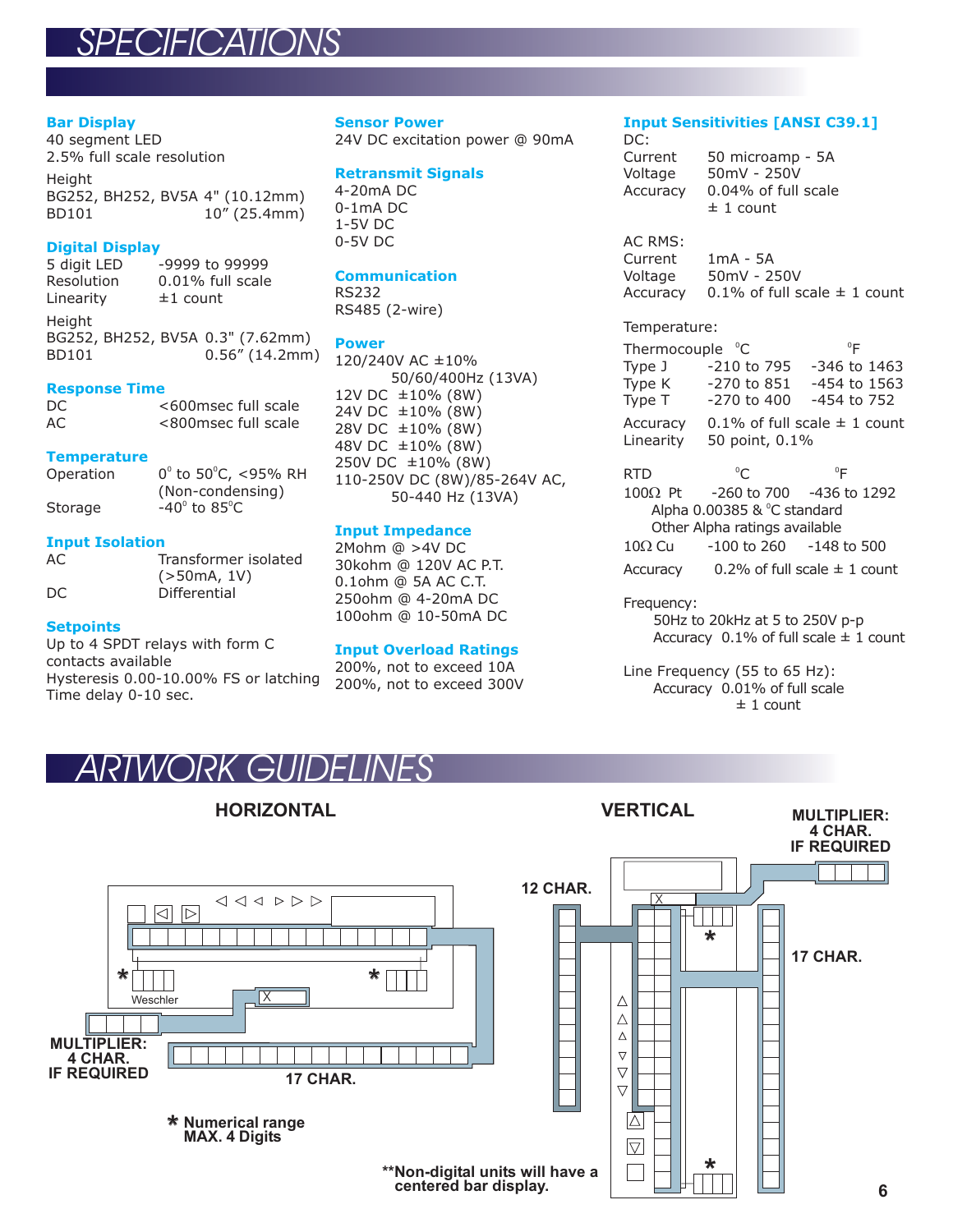# *ORDERING GUIDE*